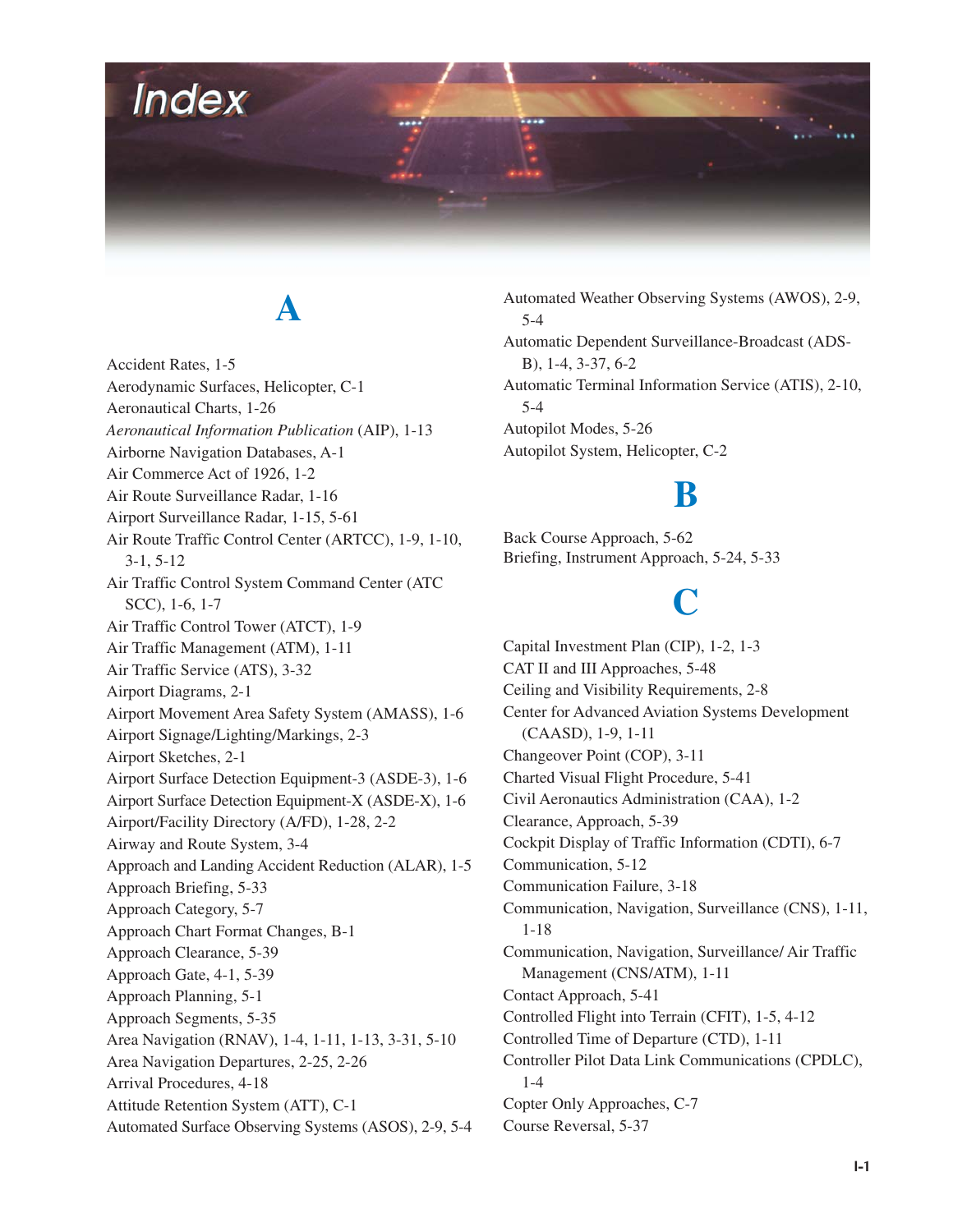# **D**

Decision Altitude, 5-5, 5-18 Decision Height, 5-5, 5-18 Department of Transportation (DOT), 1-2 Departure Procedures, 2-12, 2-24 Descend Via Clearance, 4-19 Descent Planning, 4-2 Developing Technology, 6-13 Digital ATIS (D-ATIS), 2-10 Display System Replacement (DSR), 1-4 Disseminating Aeronautical Information, 1-25 Diverse Vector Area (DVA), 2-31 Diversion Procedures, 3-26 DME Arcs, 5-36 Dynamic Magnetic Variation, A-6

### **E**

Electronic Flight Bag, 6-2 Electronic Flight Information System, 1-20 Ellipsoid of Revolution, A-4 Enhanced Ground Proximity Warning System (EGPWS), 1-6 En Route Altitudes, 3-12, 3-33 En Route Navigation, 3-1, 3-27 En Route Obstacle Clearance Areas, 3-6 En Route Flight Advisory Service (Flight Watch), 1-10 Equipment and Avionics, 1-17 Expect Departure Clearance Time (EDCT), 1-11

#### **F**

Federal Aviation Act of 1958, 1-2 Federal Aviation Administration (FAA), 1-2, 1-3 Federal Aviation Agency, 1-2 Feeder Routes, 5-35 Final Approach Segment, 5-38 Fleet Improvement, 6-1 Flight Data Processing, 1-11 Flight Director, Helicopter, C-2 Flight Information Region (FIR), 3-17 Flight Level (FL), 3-16 Flight Management Systems, 5-26 Flight Plans, 1-11 Flight Service Station (FSS), 1-9, 1-10 Flight Watch, see En Route Flight Advisory Service Floating Waypoints, 3-35 Flight Management System, 1-20 Fly-by Waypoint, 5-16 Fly-over Waypoint, 5-16 Four Corner Post Configuration, 6-6 Free Flight, 1-3

## **G**

General Aviation Manufacturer's Association (GAMA), 1-6 Geodetic Datum, A-4 Global Positioning System (GPS), 1-14 Gross Navigation Errors (GNEs), 3-38 Ground Communication Outlet (GCO), 2-25 Ground Delay Program (GDP), 1-11

## **H**

Head-up Guidance System (HGS), 2-8 Helicopter IFR Certification, C-1 Helicopter Instrument Procedures, C-1 Helicopter Special Approaches, C-11 Highway in the Sky (HITS), 6-14 Holding Procedures, 3-23 Host/Oceanic Computer System Replacement (HOCSR), 1-4

# **I**

IFR Alternate Minimums, 2-11, C-6 ILS Approach, 5-46 ILS Approach Categories, 5-48 Increasing Capacity and Safety, 6-4 Initial Approach Segment, 5-37 Instrument Approach Procedure Briefing, 5-24 Instrument Approaches, Helicopter, C-6 Intermediate Approach Segment, 5-37 International Civil Aviation Organization (ICAO), 1-12, 3-32

### **L**

Land and Hold Short Operations (LAHSO), 1-24 LPV, 5-21 Local Area Augmentation System (LAAS), 1-4 Localizer Approach, 5-62 Localizer Back Course Approach, 5-65 Localizer-Type Directional Aid (LDA), 5-66

### **M**

Magnetic Variation, A-5 Managing Safety and Capacity, 1-11 Maximum Authorized Altitude (MAA), 3-16 Microwave Landing System (MLS), 5-52 Mid-RVR, 2-9 Military Airspace Management System (MAMS), 6-12 Minimum Aviation System Performance Specification (MASPS), 1-13 Minimum Crossing Altitude (MCA), 3-13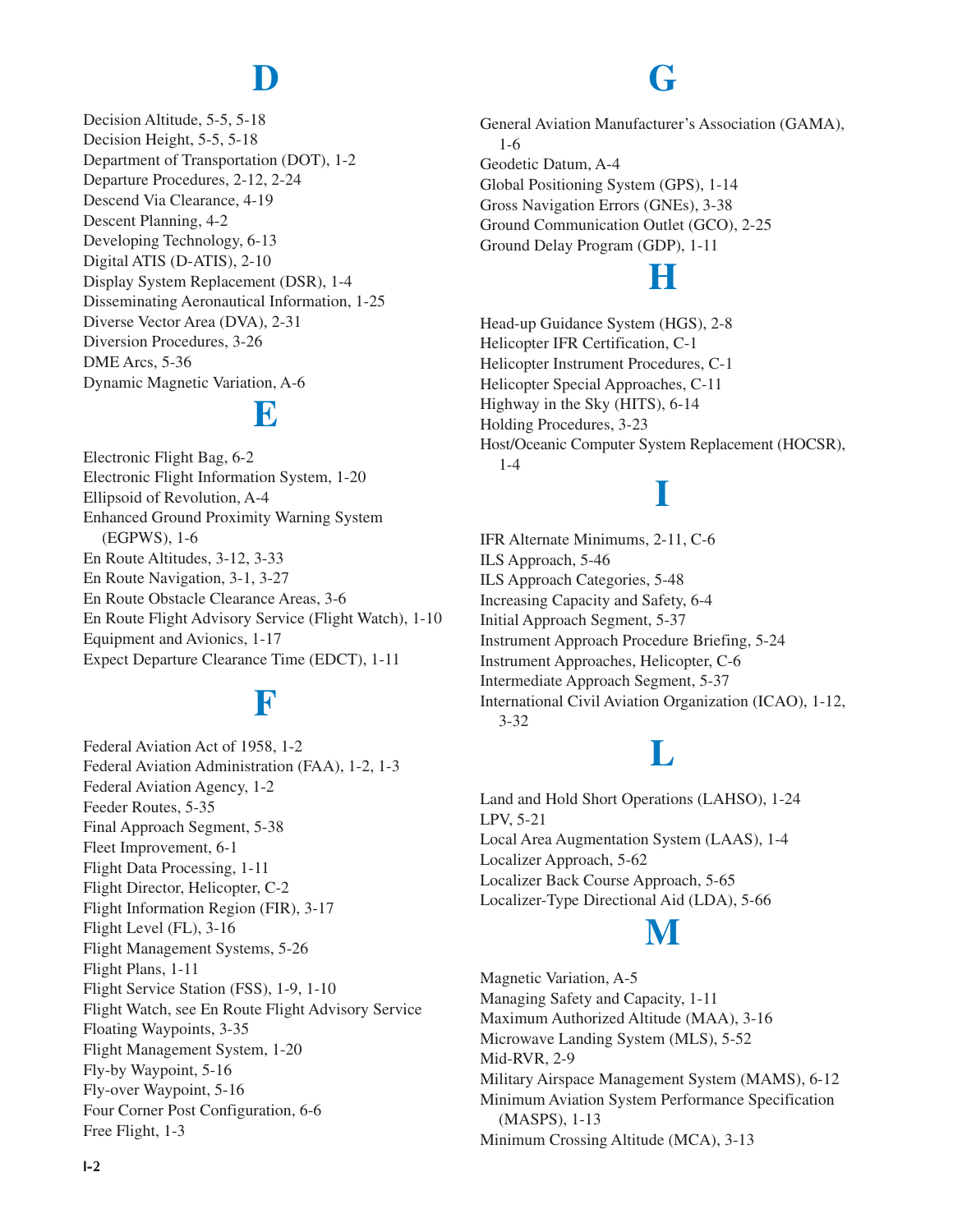Minimum Descent altitude (MDA), 5-5, 5-18 Minimum Enroute Altitude (MEA), 3-12 Minimum IFR Altitude (MIA), 3-33 Minimum Navigation Performance Specifications (MNPS), 3-38 Minimum Obstruction Clearance Altitude (MOCA), 3-13 Minimum Reception Altitudes (MRAs), 3-13 Minimum Safe Altitude, 5-16 Minimum Safe Altitude Warning (MSAW), 1-6, 5-16 Minimum Vectoring Altitude (MVA), 2-31, 3-13 Missed Approach, 5-29 Missed Approach Holding Waypoint, 5-16 Missed Approach Segment, 5-39 Missed Approach Waypoint, 5-16

# **N**

National Airspace System (NAS), 1-1 – 1-3 National Airspace System Plans, 1-3 National Airspace System Users, 1-8 National Route Program (NRP), 3-36 National Transportation Safety Board (NTSB), 1-2, 1-5 Navigational Gap, 3-10 Navigation Systems, 1-21 NDB Approach, 5-57 Noise Abatement Procedures, 2-32 Notices to Airmen (NOTAM), 1-29

# **O**

Obstacle Departure Procedure (ODP), 2-16, 2-25 Off-airway routes, 3-27 Off-Route Obstacle Clearance Altitude (OROCA), 3-29 Operational Considerations, 5-7 Operational Evolution Plan (OEP), 1-3, 1-11 Operations Specifications (OpsSpecs), 2-8

### **P**

Pilot Briefing Information Format, 5-7, B-1 Performance Considerations, 5-5 Point-in-Space Approach, C-5 Precision Approach Radar (PAR), 5-60 Precision Radar Monitoring, 1-16 Precision Runway Monitor (PRM), 1-16, 5-47 Preferential Departure Route (PDR), 2-17 Preferred IFR Routes, 3-3 Principal Operations Inspector (POI), 3-27

### **R**

Radar Approach, 5-60 Radar Departure, 2-30, 2-31 Radar Systems, 1-15 Realized Demand, 1-8 Reduced Vertical Separation Minimums (RVSM), 1-15, 3-41 Reference Landing Speed  $(V_{REF}$ , 5-7 Regional Center, 1-10 Release Time, 1-11 Remote Communications Outlet (RCO), 2-25 Required Navigation Performance (RNP), 1-11, 1-13, 1-14, 3-38 RNAV Approach, 5-42 RNAV Plans, 1-4 Roll-out RVR, 2-9 Runway Hotspots, 2-3 Runway Incursion, 1-5, 1-6, 2-3 Runway Incursion Statistics, 1-6 Runway Safety Program (RSP), 1-6, 2-5, 2-6 Runway Visibility Value (RVV), 2-9 Runway Visual Range (RVR), 2-8

#### **S**

Safer Skies, 1-6 Simplified Directional Facility (SDF), 5-67 Special Approaches, Helicopter, C-11 Special Use Airspace Management System (SAMS), 6-13 Stabilized Approach, 5-28 Stability Augmentation System (SAS), C-1 Standard Instrument Approaches, Helicopter, C-6 Standard Instrument Departure (SID), 2-17 Standard Service Volume, 3-4 Standard Taxi Routes, 2-4 Standard Terminal Arrival Route (STAR), 4-14, 4-21 STAR transition, 4-16 Station Declination, A-5 Surface Movement Guidance Control System (SMGCS), 1-24, 2-2 Surface Movement Safety, 2-1 Surveillance Systems, 1-22 Synthetic Vision, 6-14 System Capacity, 1-6 System Safety, 1-5

#### **T**

Takeoffs and Landings, 1-6 Takeoff Minimums, 2-6, C-5 Terminal Area Operations Aviation Rulemaking Committee (TAOARC), 1-3 Terminal Arrival Area (TAA), 5-22, 5-43